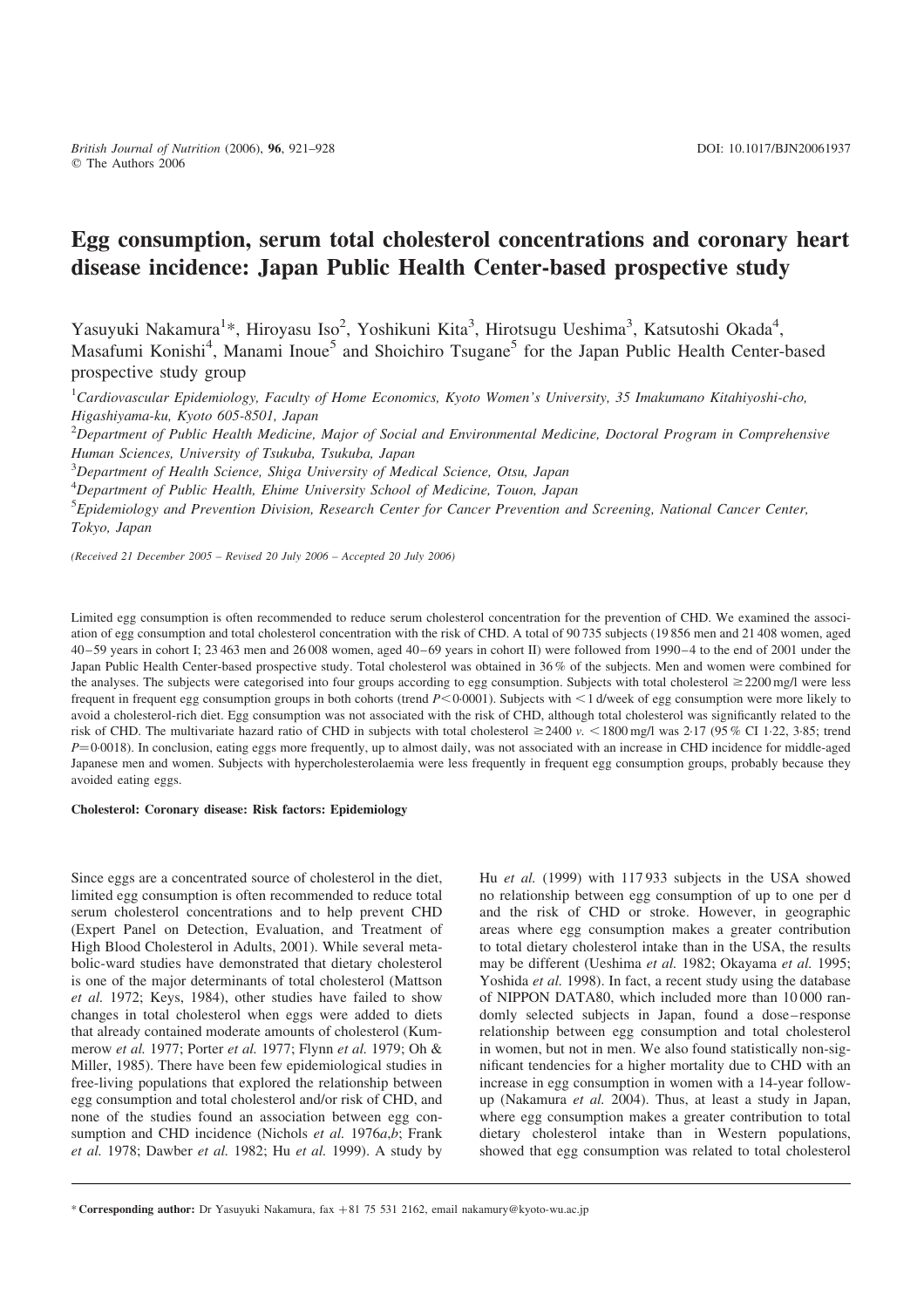concentration in women, but was not associated with a higher mortality due to CHD.

The purpose of the present study was to examine the association between egg consumption and total cholesterol concentration, and CHD incidence in a larger number of subjects.

## Subjects and methods

## Study population

The Japan Public Health Center-based prospective study on cancer and CVD commenced in 1990 for the first group (cohort I) and in 1993 for the second group (cohort II). Cohort I covered four areas administered by public health centres in four prefectures (Iwate, Akita, Nagano and Okinawa). Cohort II included five public health centre areas in five prefectures (Ibaraki, Niigata, Kochi, Nagasaki and Okinawa). Cohort I was comprised of all residents aged 40–59 years on 1 January 1990 and cohort II was comprised of all residents aged 40–69 years on 1 January 1993. The study subjects were identified by population registries maintained by local municipalities. We defined a populationbased cohort of 54 512 subjects in cohort I (27 439 men and 27 073 women) and 62 415 subjects in cohort II (31 750 men and 30 665 women). A total of 162 subjects in cohort I and 127 subjects in cohort II were excluded because of the following reasons: being non-Japanese, those who had already moved away at baseline, and those who were outside of the age parameters. This left 54 350 eligible subjects in cohort I and 62 288 eligible subjects in cohort II. The present study was approved by the Institutional Review Board of the National Cancer Center (Tokyo, Japan). The study design is described in detail elsewhere (Watanabe et al. 2001).

## Baseline survey

A self-administered questionnaire was distributed mostly by hand and partly by mail to the study subjects in 1990 for cohort I and in 1993–4 for cohort II. They were asked about their personal and familial medical histories, smoking, alcohol consumption, dietary habits and other lifestyle factors (Tsugane & Sobue, 2001; Tsugane et al. 2001; Sobue et al. 2001). Among the eligible subjects, 43 160 subjects in cohort I (overall  $79\%$ ;  $76\%$  men and  $82\%$  women) and 52 271 subjects in cohort II (overall 84 %; 81 % men and 86 % women) returned the questionnaire. From them, we excluded subjects with a self-reported medical history of myocardial infarction, IHD, stroke or cancer before the survey began (1555 subjects in cohort I and 2032 subjects in cohort II). This additionally reduced the number of eligible subjects to 41 605 subjects in cohort I and 50 239 subjects in cohort II. Finally, we excluded subjects with no egg consumption data (341 subjects in cohort I and 768 subjects in cohort II), leaving 90 735 subjects (19 856 men and 21 408 women in cohort I, and 23 463 men and 26 008 women in cohort II) as study subjects.

The average frequency of egg consumption was reported in four categories in cohort I: 'less than 1 d/week', '1–2 d/week', '3–4 d/week' and 'almost every day'. Subjects in cohort II were asked about the average frequency of egg consumption divided into five categories: 'never', 'less than 1 d/week',

'1–2 d/week', '3–4 d/week', and 'almost every day'. Categories: 'never' and 'less than 1 d/week' in cohort II were combined into the one category, resulting in four categories, the same as those of cohort I. The reproducibility of egg consumption, 5 years apart in cohort I, was measured with the Spearman rank correlation in ninety-four men and 107 women (correlation coefficient was 0·29 for men and 0·40 for women) (Tsubono et al. 2003), and that of 1 year apart in cohort II in 143 men and 146 women (correlation coefficient was 0·50 for men and 0·53 for women) (Ishihara et al. 2003). The validity of egg consumption was estimated with the Spearman rank correlation, with egg consumption based on four 7 d direct diet records among ninety-four men and 107 women in cohort I (correlation coefficient 0·25 for men and 0·28 for women) (Tsubono et al. 2003), and that in cohort II in 174 men and 176 women (correlation coefficient 0·47 for men and 0·45 for women) (Ishihara et al. 2003).

The frequency of weekly intake of the other twenty-six food items was reported under four categories: 'rarely', '1–2 d/ week', '3–4 d/week' and 'almost every day'. The weekly frequency for each food item was calculated according to a score assigned to each frequency category  $(0, 1.5, 3.5, 3.5)$  and 7, respectively).

Also, the subjects were asked whether they were intentionally restricting their intake of certain kinds of foods, for example, in cohort I, 'Do you intend to avoid cholesterolrich diets?'. In cohort II, the questions were more specific, for example, 'Do you intend to avoid cholesterol-rich diets, such as eggs and fat-rich meat?'.

Smoking status was defined as never smoker, ex-smoker and current smoker, and alcohol consumption was classified into six categories in men: 'non-drinkers'  $\leq 1$  d/month), 'occasional drinkers' (1–3 d/month), 'weekly alcohol consumption of 1–149 g/week', '150–299 g/week', '300–449 g/ week' and  $\leq 450$  g/week'. The algorithm for calculating the amount of alcohol has been reported previously (Iso et al. 2004).

# Serum total cholesterol concentration data

The serum total cholesterol concentration data were obtained in subjects who participated in a health check-up programme conducted by each local government. Among the study subjects, health check-up data were obtained in 29 % of men and 46 % of women in cohort I, and 25 % of men and 45 % of women in cohort II. Total cholesterol concentration was analysed enzymically. With regard to the precision and accuracy of the measurement of total cholesterol, all twenty-three laboratories that participated in the present investigation were approved by the Osaka Medical Center for Health Science and Promotion (Japan), a member of the Cholesterol Reference Method Laboratory Network (Myers et al. 2000; Nakamura et al. 2003).

Hypercholesterolaemia was defined as subjects with total cholesterol concentration  $\geq$  2200 mg/l.

## Follow-up and end-point ascertainment

We followed study subjects until 31 December 2001. The end point for the present study was the incidence of CHD (including CHD death and non-fatal myocardial infarction). Medical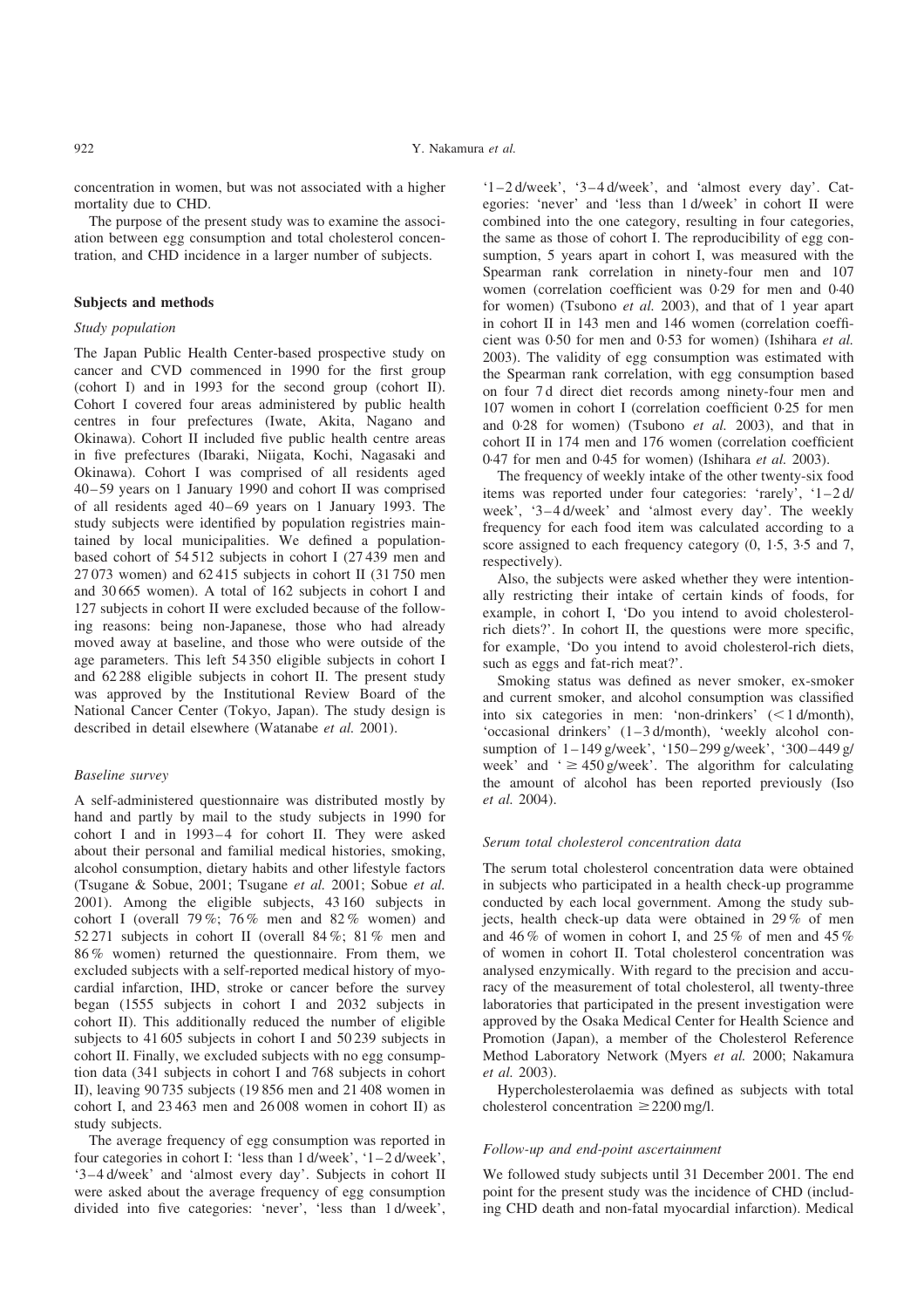records were reviewed by registered hospital workers or the study physicians, blinded to the lifestyle data. CHD events were registered if they occurred after the date of return of the baseline questionnaire and before 1 January 2002.

The criteria of acute myocardial infarction were based on WHO MONICA Projects (Monitoring of Trends and Determinants in CVD): symptoms plus either diagnostic electrocardiogram changes or elevated cardiac enzymes (Tunstall-Pedoe et al. 1994). For complete surveillance of non-fatal myocardial infarction, we asked the possible cases who reported a history of myocardial infarction in a 5-year and 10-year follow-up questionnaire, but had not been registered as a case, by letter or telephone about the onset of myocardial infarction and for permission to review their medical records. Nonfatal myocardial infarction for which confirmatory information was obtained by letter or telephone, but for which no medical records were available, were regarded as probable (8 % of non-fatal myocardial infarctions).

To complete the surveillance for fatal CHD, we also conducted a systematic search for death certificates. The underlying causes of death were coded according to the 9th International Classification of Disease for the National Vital Statistics (known as ICD-9) and until the end of 1994, and according to the 10th International Classification of Disease (known as ICD-10) from the beginning of 1995. For all fatal CHD listed on the death certificate, but which had not been registered, medical records in registered hospitals were reviewed by hospital workers, the study physicians, or research physicians–epidemiologists. When no medical records were available (death certificate information only), we regarded these fatal CHD as probable CHD (36 % of fatal CHD).

## Statistical analysis

SAS version 8.02 for Windows (SAS Institute, Cary, NC, USA) was used throughout the analyses. Men and women were analysed together in cohort I and cohort II so that the number of cases was sufficient for the analyses. The  $\chi^2$  test was used to compare dichotomous variables, and a one-way ANOVA was used to compare means among the four groups according to egg consumption. The Mantel–Haenszel  $\chi^2$  statistical test was used to detect deviation from linearity in the association between nominal variables and the categories of egg consumption, and the ANOVA was used to detect deviation from linearity in the association between continuous variables and the categories of egg consumption. Person-years of follow-up were determined from 1 January 1990 (cohort I) or 1993–4 (cohort II) until the date of a subject's CHD event, the date of moving from a public health centre area, or 31 December 2001, whichever occurred first.

To examine the association between egg consumption and CHD incidence, we calculated the age and sex- and multivariate-adjusted hazard ratios for CHD incidence using a Cox's proportional hazard model, taking the highest egg consumption group, namely almost daily, as the reference (Cox, 1972). For multivariate analyses, age at baseline, sex, BMI  $(kg/m<sup>2</sup>)$ , diabetes defined as subjects with a self-reported diagnosis of diabetes mellitus and/or subjects who were taking diabetes-treating medications, hypertension defined as subjects with a selfreported diagnosis and/or subjects who were taking anti-hypertensive medications, cigarette smoking (never, ex-smoker and current smoker), alcohol intake (six categories), use of cholesterol-lowering drugs, dietary intake categories of meat (beef and pork), fish (fresh and dry), vegetables (green, yellow and others), fruits, whether or not intended to avoid cholesterolrich diets, and cohort effects were entered as covariates. Tests of linear trends across groups were conducted by assigning an ordinal value from 1 to 4 for each level of consumption and modelling this as a continuous variable in separate Cox proportional hazard models.

The secondary analyses were performed in cohort I and II separately, in self-reported diabetic patients, in subjects excluding those who had an intension to restrict cholesterol-rich diets, and in subjects excluding those who taking cholesterol-lowering drugs or those with total cholesterol concentration  $\geq$  2200 mg/l. Furthermore, analysis was performed using quantitative variables (cholesterol and systolic blood pressure) in those who participated in a health check-up programme.

To examine the association between total cholesterol concentration and CHD incidence, we divided the subjects into five categories according to total cholesterol concentration:  $\leq 1800$ . '1800–1999', '2000–2199', '2200–2399' and '  $\geq$  2400' mg/l, and we calculated the age- and sex-adjusted and multivariateadjusted hazard ratios for CHD incidence using a Cox's proportional hazard model, taking the total cholesterol concentration  $\leq 1800$  mg/l group as a reference. For multivariate analyses, we adjusted for age, sex, BMI, systolic blood pressure, diabetes, uses of cholesterol-lowering drugs or anti-hypertensive drugs, smoking (never, ex-smoker and current smoker), alcohol drinking (six categories), whether or not intended to avoid cholesterol-rich diets, consumption frequencies of egg, meat, fish, vegetables, fruits, and cohort effects.All P values  $< 0.05$  were considered significant. Data are presented as the mean values and SD, unless stated otherwise.

#### Results

#### Baseline characteristics

Baseline characteristics in each egg consumption category are shown in [Table 1.](#page-3-0) There were more men and thus current smokers in the l–2 d/week egg consumption groups (trend  $P=0.0001$  and  $P<0.0001$ , the reason for which is not clear. The mean age in the less than 1 d/week egg consumption group was higher (trend  $P < 0.0001$ ). Weekly drinkers were less frequent in the less than 1 d/week egg consumption group and hypertension was more frequent in the less-frequent egg consumption groups (trend  $P<0.0001$  for both). Cholesterol-lowering drugs were more frequently taken in the lessfrequent egg consumption groups (trend  $P < 0.0001$ ).

A significant trend was noted on the information regarding the intention to avoid a cholesterol-rich diet (trend  $P<0.0001$ ). Namely, the fewer eggs consumed, the more frequent the subjects had an intention of avoiding taking a cholesterol-rich diet. Dietary intake of meat (beef and pork), fish (fresh and dry), vegetables (green, yellow and others) and fruits were more frequent among those who in the more-frequent egg consumption groups (all trends  $P < 0.0001$ ).

Data for total cholesterol concentration were available in about 36 % of the subjects. Baseline characteristics in each egg consumption category for the subjects with total cholesterol concentration data are shown in [Table 2](#page-3-0). An inverse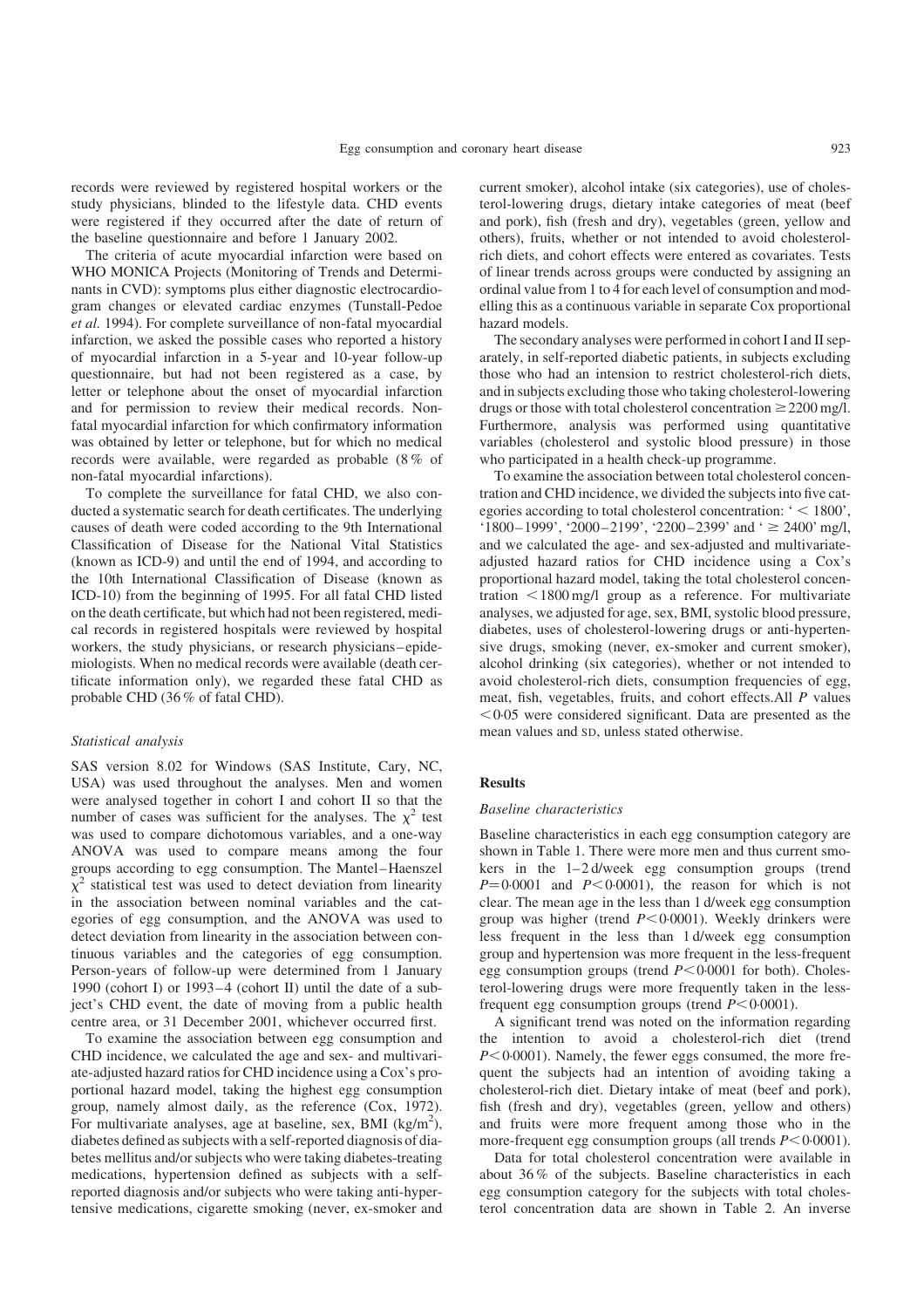| Egg consumption<br><b>Baseline characteristics</b> | $<$ 1 d/week<br>(n 10491) |       | $1 - 2$ d/week<br>(n 20 802) |           | $3 - 4$ d/week<br>(n 31 182) |       | Almost daily<br>(n 28 260) |           |          |  |
|----------------------------------------------------|---------------------------|-------|------------------------------|-----------|------------------------------|-------|----------------------------|-----------|----------|--|
|                                                    | Mean                      | SD    | Mean                         | <b>SD</b> | Mean                         | SD    | Mean                       | <b>SD</b> | Trend P  |  |
| Men (%)                                            | 46.5                      |       | 50.9                         |           | 46.6                         |       | 47.1                       |           | 0.0001   |  |
| Age (years)                                        | $55-1$                    | 8.5   | 51.9                         | 7.8       | 51.9                         | 7.7   | 52.8                       | 7.9       | < 0.0001 |  |
| BMI (kg/m <sup>2</sup> )                           | $23-7$                    | $3-2$ | $23-6$                       | $3-1$     | 23.5                         | $3-1$ | 23.5                       | $3-2$     | < 0.0001 |  |
| Current smoker (%)                                 | $28 - 1$                  |       | 30.5                         |           | 27.0                         |       | $26 - 7$                   |           | < 0.0001 |  |
| Drinker ( $\geq$ one per week) (%)                 | 32.4                      |       | $38-6$                       |           | 37.5                         |       | 37.8                       |           | < 0.0001 |  |
| Hypertension (%)                                   | 17.9                      |       | $16 - 0$                     |           | 14.5                         |       | 14.5                       |           | < 0.0001 |  |
| Diabetes (%)                                       | 3.5                       |       | 3.5                          |           | $3-0$                        |       | $3-6$                      |           | 0.67     |  |
| Use of cholesterol-lowering drugs (%)              | 2.7                       |       | 2.0                          |           | $1-6$                        |       | 1.2                        |           | < 0.0001 |  |
| Cholesterol restriction† (%)                       | $70-7$                    |       | $66 - 7$                     |           | 66.3                         |       | $66 - 2$                   |           | < 0.0001 |  |
| Meat (d/week)                                      | 4.9                       | $1-7$ | $5-0$                        | 2.4       | $5-1$                        | 2.2   | 5.3                        | 2.2       | < 0.0001 |  |
| Fish (d/week)                                      | 4.8                       | 2.2   | 4.8                          | 2.1       | 5.2                          | 2.0   | $5-4$                      | 2.0       | < 0.0001 |  |
| Vegetables (d/week)                                | $4-4$                     | 2.3   | $5-0$                        | 1.9       | 5.6                          | $1-7$ | 5.9                        | $1-6$     | < 0.0001 |  |
| Fruits (d/week)                                    | $3-2$                     | 2.6   | $3-5$                        | 2.5       | 4.2                          | 2.5   | 4.5                        | 2.5       | < 0.0001 |  |

<span id="page-3-0"></span>Table 1. Baseline characteristics according to egg consumption categories\* (Mean values and standard deviations)

\* Cohort I (1990–2001) and cohort II (1993–2001) of Japan Public Health Center-based prospective study, combined.

† Subjects who had an intention to restrict cholesterol-rich diets.

correlation between egg consumption and mean total cholesterol concentration as well as the frequency of the subjects with hypercholesterolaemia (those with total cholesterol concentration  $\geq$  2200 mg/l), mean systolic blood pressures were noted (all trends  $P \le 0.0001$ ). The other baseline characteristics were basically similar to those in Table 1.

# Egg consumption and coronary heart disease incidence  $-$  age and sex- and multivariate-adjusted Cox analyses

Altogether, there were 462 incidences of CHD during the mean follow-up of 10·2 years. Of them, 120 cases were fatal and 342 cases were non-fatal. Of the 120 cases of fatal

CHD, sixty-seven cases died within 1 h after the onset of symptoms.

The number of cases, their male percentage, person-years, age and sex-adjusted as well as multivariate-adjusted hazard ratios and their 95 % CI for CHD incidence according to egg consumption categories are shown in [Table 3](#page-4-0). The category of almost daily egg consumption was taken as the reference. There was no significant association between egg consumption and CHD incidence.

The secondary analyses in cohort I and II separately  $(P=0.23$  and  $P=0.98$ , respectively), in self-reported diabetic patients (trend  $P=0.84$ ), analyses excluding subjects who had an intention to restrict cholesterol-rich diets (trend

Table 2. Baseline characteristics according to egg consumption categories in subjects with serum total cholesterol concentration data\* (Mean values and standard deviations)

|                                             | $<$ 1 d/week |           |        | $1 - 2$ d/week |        | 3-4 d/week |         | Almost daily |          |
|---------------------------------------------|--------------|-----------|--------|----------------|--------|------------|---------|--------------|----------|
| Egg consumption<br>Baseline characteristics | Mean         | <b>SD</b> | Mean   | <b>SD</b>      | Mean   | <b>SD</b>  | Mean    | <b>SD</b>    | Trend P  |
| Subjects at risk† (n)                       | 3633         |           |        | 6962           |        | 11542      |         | 10892        |          |
| Men $(\%)$                                  | 32.1         |           |        | $36 - 8$       |        | 34.3       | 35.8    |              | 0.04     |
| Age (years)                                 | $58 - 0$     | 8.0       | 54.2   | 8.0            | 53.8   | 7.9        | 54.7    | 7.9          | < 0.0001 |
| BMI $(kg/m^2)$                              | 23.9         | 3.3       | 23.7   | $3-1$          | $23-6$ | $3-0$      | 23.5    | 3.3          | < 0.0001 |
| Current smoker (%)                          | $16-1$       |           | 19.8   |                | 17.6   |            | 17.3    |              | 0.29     |
| Drinker ( $\ge$ one per week) (%)           | 23.2         |           | 29.9   |                | 29.5   |            | 30.4    |              | < 0.0001 |
| Systolic blood pressure (mmHq)              | 134          | 19        | 131    | 18             | 130    | 18         | 130     | 18           | < 0.0001 |
| Diastolic blood pressure (mmHg)             | 79           | 11        | 78     | 11             | 78     | 12         | 78      | 11           | < 0.0001 |
| Hypertension (%)                            | 20.8         |           | $17-5$ |                | $15-2$ |            |         | 15.9         |          |
| Diabetes (%)                                |              | 2.6       | $3-0$  |                | 2.4    |            | 3.2     |              | 0.16     |
| Total cholesterol (mg/l)                    | 2050         | 370       | 2030   | 360            | 2000   | 350        | 2000    | 340          | < 0.0001 |
| Total cholesterol $\geq 2200$ mg/l (%)      | 33.5         |           | 29.7   |                | 27.5   |            | 27.5    |              | < 0.0001 |
| Use of cholesterol-lowering drugs (%)       | $3-0$        |           | 2.3    |                | 1.9    |            | 1.2     |              | < 0.0001 |
| Cholesterol restriction‡ (%)                |              | 76.6      | $70-0$ |                | 69.7   |            | 69.3    |              | < 0.0001 |
| Meat (d/week)                               | 4.8          | $1-7$     | 4.9    | 2.5            | $5-0$  | 2.3        | 5.2     | 2.2          | < 0.0001 |
| Fish (d/week)                               | $5 - 1$      | 2.1       | $5-0$  | 2.0            | 5.5    | 1.9        | $5-7$   | $1-8$        | < 0.0001 |
| Vegetables (d/week)                         | 4.8          | 2.3       | 5.3    | 1.8            | $5-8$  | 1.5        | $6 - 1$ | 1.5          | < 0.0001 |
| Fruits (d/week)                             | $3-6$        | 2.7       | 4.0    | 2.5            | 4.6    | 2.4        | 4.9     | 2.5          | < 0.0001 |

\* Cohort I (1990–2001) and cohort II (1993–2001) of Japan Public Health Center-based prospective study, combined.

† Total number of subjects was 33 029.

‡ Subjects who had an intention to restrict cholesterol-rich diets.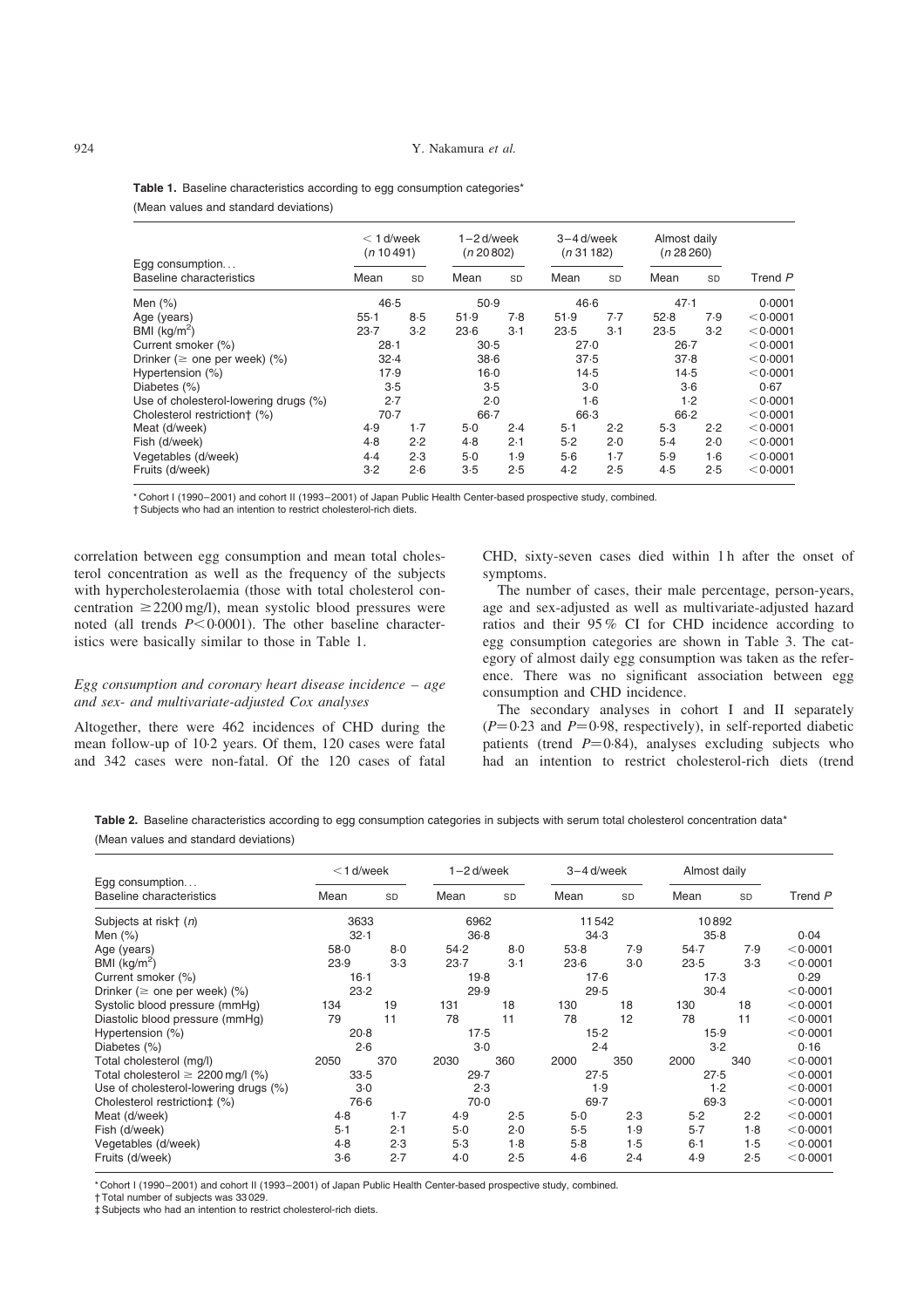|                                   | $<$ 1 d/week |            |        | 1-2 d/week |        | $3-4$ d/week | Almost daily |         |         |  |
|-----------------------------------|--------------|------------|--------|------------|--------|--------------|--------------|---------|---------|--|
| Egg consumption                   | ΗR           | 95 % CI    | HR.    | 95 % CI    | HR.    | 95 % CI      | HR           | 95 % CI | Trend P |  |
| Subjects at risk* (n)             | 10491        |            |        | 20802      |        | 31 182       | 28260        |         |         |  |
| Person-years                      | 96748        |            | 213907 |            | 323856 |              | 292858       |         |         |  |
| CHD incidence                     |              |            |        |            |        |              |              |         |         |  |
| Casest $(n)$                      | 64           |            | 110    |            | 147    |              | 141          |         |         |  |
| Men $(\%)$                        | 72           |            | 84     |            | 76     |              | 81           |         |         |  |
| Incidence (per 1000 person-years) | 0.66         |            | 0.51   |            | 0.45   |              | 0.48         |         |         |  |
| Age and sex-adjusted HR           | 1.28         | 0.95, 1.72 | $1-11$ | 0.86.1.42  | 1.01   | 0.80, 1.27   |              |         | 0.11    |  |
| Multivariate-adjusted HR‡         | 1.19         | 0.86, 1.64 | 1.00   | 0.77, 1.30 | 1.00   | 0.79, 1.26   |              |         | 0.45    |  |

<span id="page-4-0"></span>Table 3. Coronary heart disease incidence according to egg consumption categories in the Japan Public Health Center-based prospective study (Hazard ratios (HR) and 95 % CI)

\* Total number of subjects was 90 735.

† Subtotal of subjects was 462.

‡ Multivariate Cox analysis adjusted for age, sex, BMI, hypertension, diabetes, use of cholesterol-lowering drugs, smoking (never, ex-, and current smoker), alcohol drinking (six categories), whether or not intended to avoid cholesterol-rich diets, consumption frequencies of meat, fish, vegetables, fruits, and cohort effects.

 $P=0.45$ ), analyses excluding those who were taking cholesterol-lowering drugs or those with total cholesterol concentration  $\geq 2200 \text{ mg/l}$  (trend  $P=0.72$ ), analyses using quantitative variables (cholesterol and systolic blood pressure) in those who participated in a health check-up programme  $(P=0.09)$ , all yielded the basically similar results: there was no significant association between egg consumption and CHD incidence.

# Total cholesterol concentration and coronary heart disease incidence – age and sex-adjusted and multivariate-adjusted Cox analyses

The number of cases, their male percentage, person-years, age and sex-adjusted as well as multivariate-adjusted hazard ratios and their 95 % CI for CHD incidence according to the total cholesterol concentration categories are shown in Table 4. The percentage of men progressively decreased in the groups with the higher total cholesterol concentration. Total cholesterol concentration was significantly related to CHD incidence (hazard ratio of CHD in those with total cholesterol concentration  $\geq 2400 \text{ mg/l}$  was 2.17 (95 % CI 1.22, 3.85) as compared with those with total cholesterol concentration  $<$ 1800 mg/l; trend *P*=0·0018).

## Discussion

In the present study, we found that eating eggs more frequently, up to almost daily, was not associated with any consistent adverse effect on CHD incidence. We confirmed a positive association between total cholesterol concentration and CHD incidence in Japanese as in previous studies (Kodama et al. 1990; Kitamura et al. 1994; Okamura et al. 2003). We also found an inverse correlation between egg consumption and mean total cholesterol concentration as well as the frequency of the subjects with hypercholesterolaemia. The subjects with hypercholesterolaemia were more frequent among the groups of subjects who ate fewer eggs than those in the groups of subjects who ate more eggs. Controversies exist as to the relationship between dietary egg consumption and total cholesterol concentration. Some studies have shown no relationship between egg consumption and total cholesterol concentration (Mattson et al. 1972; Nichols et al. 1976a,b; Kummerow et al. 1977; Porter et al. 1977; Frank et al. 1978; Flynn et al. 1979; Dawber et al. 1982; Keys,

Table 4. Coronary heart disease incidence according to serum total cholesterol concentration categories in men and women (Japan Public Health Center-based prospective study) (Hazard ratios (HR) and 95 % CI)

| Total cholesterol<br>concentration (mg/l) | $<$ 1800 |                          | 1800-1999 |           | 2000-2199 |           | 2200-2399 |            | $\geq 2400$ |            |          |  |
|-------------------------------------------|----------|--------------------------|-----------|-----------|-----------|-----------|-----------|------------|-------------|------------|----------|--|
|                                           | ΗR       | 95 % CI                  | ΗR        | 95% CI    | HR.       | 95 % CI   | <b>HR</b> | 95 % CI    | ΗR          | 95 % CI    | Trend P  |  |
| Subjects at risk <sup>*</sup> (n)         |          | 9162                     |           | 7528      | 6896      |           | 4959      |            | 4484        |            |          |  |
| Men $(\%)$                                |          | 45.0                     |           | 38.0      | $31-6$    |           | $28 - 1$  |            | 23.3        |            | < 0.0001 |  |
| Person-years                              |          | 96027                    | 77847     |           | 70822     |           | 50438     |            | 45423       |            |          |  |
| CHD incidence                             |          |                          |           |           |           |           |           |            |             |            |          |  |
| Casest $(n)$                              |          | 28                       | 20        |           | 33        |           | 22        |            | 23          |            |          |  |
| Men $(\%)$                                |          | 79                       | 75        |           | 70        |           | 73        |            | 70          |            |          |  |
| Incidence (per 1000 person-years)         |          | 0.29                     | 0.26      |           | 0.47      |           | 0.44      |            | 0.51        |            |          |  |
| Age and sex-adjusted HR                   |          | $\overline{\phantom{0}}$ | 0.97      | 0.54.1.71 | 1.93      | 1.16.3.20 | 1.93      | 1.10.338   | 2.48        | 1.42, 4.33 | 0.0001   |  |
| Multivariate-adjusted HR‡                 |          | $\overline{\phantom{0}}$ | 0.94      | 0.52.168  | 1.85      | 1.11.3.10 | 1.68      | 0.95, 3.00 | 2.17        | 1.22, 3.85 | 0.0018   |  |

\* Total number of subjects was 33 029.

† Subtotal of subjects was 126.

‡ Multivariate Cox analysis adjusted for age, sex, BMI, systolic blood pressure, diabetes, use of cholesterol-lowering drugs or anti-hypertensive drugs, smoking (never, ex-, and current smoker), alcohol drinking (six categories), whether or not intended to avoid cholesterol-rich diets, consumption frequencies of egg, meat, fish, vegetables, fruits, and cohort effects.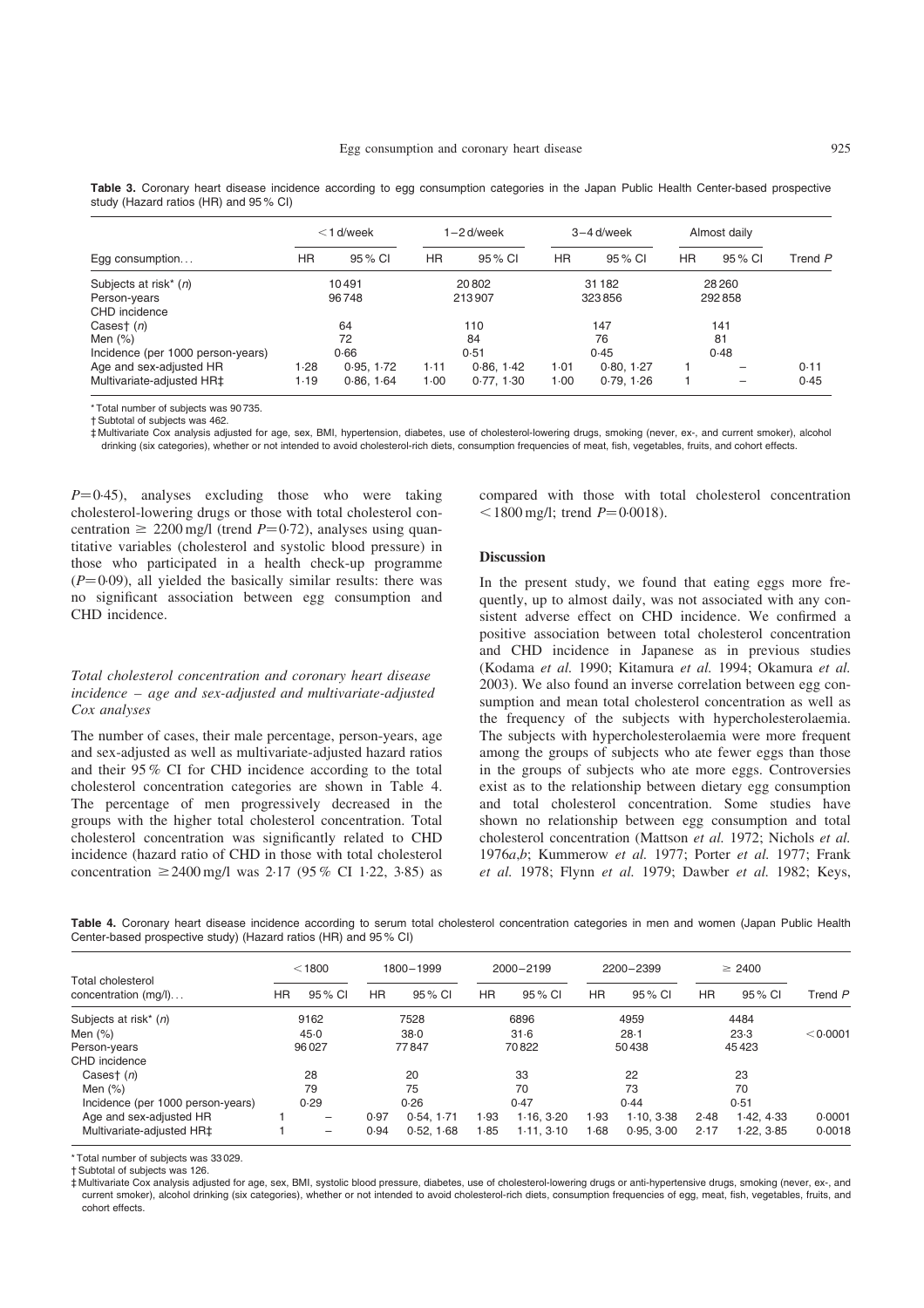1984; Oh & Miller, 1985), two studies have shown an inverse relationship (Tillotson et al. 1997; Song & Kerver, 2000), and one found a positive relationship (Nakamura et al. 2004). As pointed out by Tillotson et al. (1997), the findings of the present study may be explained by the assumption that subjects with high total cholesterol concentration reduced their egg intake more than the others, and therefore we observed an inverse relationship between egg consumption and the frequency of hypercholesterolaemia. This assumption is supported by the trend among categories of egg consumption in the frequencies of intention to avoid taking a cholesterolrich diet. Therefore, a cause–effect reversal might have occurred between egg consumption and total cholesterol concentration.

Why are the results of the present study and those of the NIPPON DATA80 (Nakamura et al. 2004), with regard to the association between egg consumption and total cholesterol concentration, different? It is probably related to the difference in the year the two studies started. The NIPPON DATA80 study started in 1980, and the Japan Public Health Center-based study started in 1990 for cohort I and in 1993 for cohort II. In Japan, public awareness of total cholesterol concentration as one of the risk factors for atherosclerotic diseases was not remarkable until the mid 1980s. According to the National Nutritional Surveys, age-adjusted total cholesterol concentration increased from 1870 to 2020 mg/l for men and from 1900 to 2030 mg/l for women between 1980 and 1989 in Japan (Okayama et al. 1993). After the Health and Medical Service Law for the Elderly was enacted in 1983, all Japanese citizens aged 40 years and over had the opportunity to undergo screening for total cholesterol concentration, and those with hypercholesterolaemia were provided with health services such as health education or guidance to prevent coronary disease (Ministry of Health & Welfare, 1987). Furthermore, cholestyramine appeared in the market in July 1985 and pravastatin in October 1989. The campaigns made by pharmaceutical companies to promote cholesterollowering drugs started to escalate, especially after the appearance of pravastatin in the market. Along with these movements, eggs became a popular media icon for the many of the dietary excesses of the population and the image for cholesterol, both dietary and serum (McNamara, 2000).

Eggs contain many other nutrients besides cholesterol, including unsaturated fats that may be beneficial in preventing CHD. Also, dietary cholesterol is not the principal factor affecting blood cholesterol concentration. The main dietary determinants of serum cholesterol are saturated fat and trans-fat intake. Therefore, restriction of egg consumption alone may not be sufficient for preventing CHD. However, in Japan, the reported per capita annual egg consumption in 1999 was 320, which was more than any other countries on the list (Bell, 2001), and previous reports showed that egg consumption made a greater contribution to total dietary cholesterol intake than in the USA (Ueshima et al. 1982; Okayama et al. 1995; Yoshida et al. 1998). Therefore, care for restricting egg consumption may be more important in Japan than in the other countries.

The major strengths of the present study include its prospective design, a general population with a high response rate (80 %), and the relatively low proportion of subjects lost to follow-up (0·04 %). The findings of the present study can be

generalised to middle-aged and elderly Japanese men and women, because the study subjects were selected from the general population, and there was a high response rate. Moreover, two cohorts starting at different times produced the same results.

One of the limitations of the study was that we did not specify portion sizes on the food-frequency questionnaires, and thus we do not have reliable nutrient intake values. Therefore, we cannot use total energy intake as a covariate in the analyses. As we included dietary intake categories of meat, fish, vegetables, and fruits as covariates in the analyses, this limitation might have become less problematic. Second, total cholesterol concentration was available only in part of the subjects. However, the trend in the frequencies of intention to restrict taking cholesterol-rich diets was not different between subjects with or without the total cholesterol concentration data. This may imply that subjects with or without the total cholesterol concentration data were not different with regard to their health-conscious attitudes.

# **Conclusion**

We found that eating eggs more frequently, up to almost daily, was not associated with any increase in CHD incidence. We found an inverse correlation between egg consumption and the frequency of hypercholesterolaemia in both sexes in both cohorts, probably because hypercholesterolaemic individuals avoided eating eggs.

## Acknowledgements

The present study was supported by grants-in-aid for Cancer Research and for the Second Term Comprehensive Ten-Year Strategy for Cancer Control, and health sciences research grants (Research on Health Services, H16-019) from the Ministry of Health, Labor and Welfare of Japan. The authors thank all staff members in each study area and in the central office for their painstaking efforts to conduct the baseline survey and follow-up. Members of the Japan Public Health Centerbased Prospective Study (JPHC Study) Group are: S. Tsugane, T. Sobue, T. Hanaoka, M. Inoue, National Cancer Center; J. Ogata, S. Baba, T. Mannami, A. Okayama, National Cardiovascular Center; K. Miyakawa, F. Saito, A. Koizumi, Y. Sano, I. Hashimoto, Iwate Prefectural Ninohe Public Health Center; Y. Miyajima, N. Suzuki, S. Nagasawa, Y. Furusugi, Akita Prefectural Yokote Public Health Center; H. Sanada, Y. Hatayama, F. Kobayashi, H. Uchino, Y. Shirai, T. Kondo, R. Sasaki, Y. Watanabe, Nagano Prefectural Saku Public Health Center; Y. Kishimoto, E. Tanaka, M. Kinjo, T. Fukuyama, M. Irei, Okinawa Prefectural Chubu Public Health Center; K. Imoto, H. Yazawa, T. Seo, A. Seiko, F. Ito, Katsushika Public Health Center; A. Murata, K. Minato, K. Motegi, T. Fujieda, Ibaraki Prefectural Mito Public Health Center; K. Matsui, T. Abe, M. Katagiri, Niigata Prefectural Kashiwazaki Public Health Center; M. Doi, Y. Ishikawa, A. Terao, Kochi Prefectural Chuo-higashi Public Health Center; H. Sueta, H. Doi, M. Urata, F. Ide, Nagasaki Prefectural Kamigoto Public Health Center; H. Sakiyama, N. Onga, H. Takaesu, Okinawa Prefectural Miyako Public Health Center; F. Horii, I.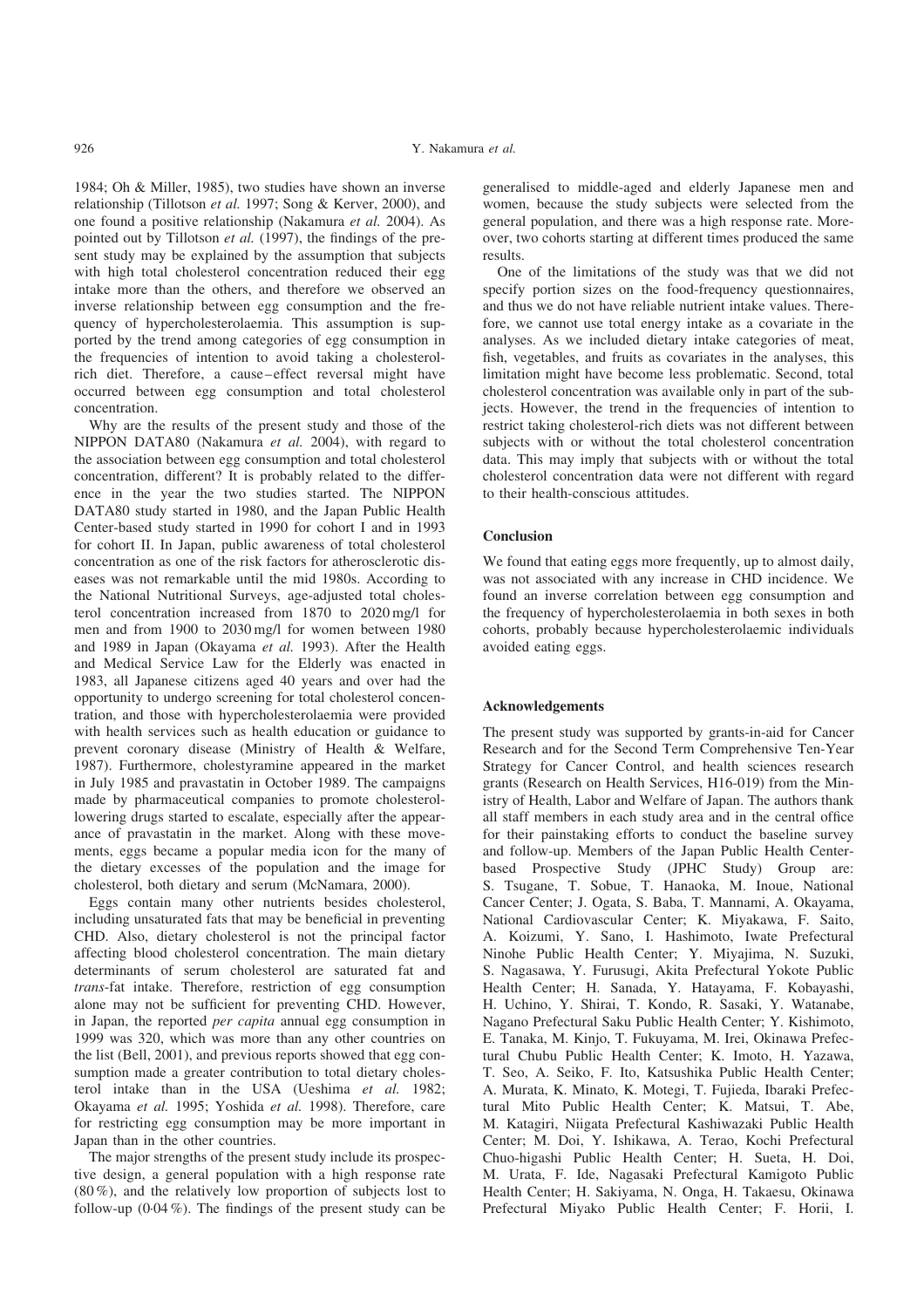Asano, H. Yamaguchi, K. Aoki, S. Maruyama, M. Ichii, Osaka Prefectural Suita Public Health Center; S. Matsushima, S. Natsukawa, Saku General Hospital; S. Watanabe, M. Akabane, Tokyo University of Agriculture; M. Konishi, K. Okada, Ehime University; H. Iso, Y. Honda, Tsukuba University; H. Sugimura, Hamamatsu University School of Medicine; Y. Tsubono, Tohoku University; N. Kabuto, National Institute for Environmental Studies; S. Tominaga, Aichi Cancer Center; M. Iida, W. Ajiki, Osaka Medical Center for Cancer and Cardiovascular Disease; S. Sato, Osaka Medical Center for Health Science and Promotion; N. Yasuda, Kochi Medical School; S. Kono, Kyushu University; K. Suzuki, Research Institute for Brain and Blood Vessels Akita; Y. Takashima, Kyorin University; E. Maruyama, Kobe University; M. Yamaguchi, Y. Matsumura, S. Sasaki, National Institute of Health and Nutrition; T. Kadowaki, University of Tokyo.

#### References

- Bell D (2001) Per Capita Egg Consumption by Country 1999 and 2000. http://animalscience.ucdavis.edu/Avian/PerCapitaEggConsumption byCountry2000.htm
- Cox DR (1972) Regression models and life-tables. J R Stat Soc 34, B187–B220.
- Dawber TR, Nickerson RJ, Brand FN & Pool J (1982) Eggs, serum cholesterol, and coronary heart disease. Am J Clin Nutr 36, 617–625.
- Expert Panel on Detection, Evaluation and Treatment of High Blood Cholesterol in Adults (2001) Executive Summary of the Third Report of the National Cholesterol Education Program (NCEP) Expert Panel on Detection, Evaluation, and Treatment of High Blood Cholesterol in Adults (Adult Treatment Panel III). JAMA 285, 2486–2489.
- Flynn MA, Nolph GB, Flynn TC, Kahrs R & Krause G (1979) Effect of dietary egg on human serum cholesterol and triglycerides. Am J Clin Nutr 32, 1051–1057.
- Frank GC, Berenson GS & Webber LS (1978) Dietary studies and the relationship of diet to cardiovascular disease risk factor variables in 10-year-old children - The Bogalusa Heart Study. Am J Clin Nutr 31, 328–340.
- Hu FB, Stampfer MJ, Rimm EB, et al. (1999) A prospective study of egg consumption and risk of cardiovascular disease in men and women. JAMA 281, 1387–1394.
- Ishihara J, Sobue T, Yamamoto S, Yoshimi I, Sasaki S, Kobayashi M, Takahashi T, Iitoi Y, Akabane M & Tsugane S (2003) Validity and reproducibility of a self-administered food frequency questionnaire in the JPHC Study Cohort II: study design, participant profile and results in comparison with Cohort I. J Epidemiol 13, Suppl. 1, S134–S147.
- Iso H, Baba S, Mannami T, Sasaki S, Okada K, Konishi M & Tsugane S (2004) Alcohol consumption and risk of stroke among middle-aged men: the JPHC Study Cohort I. Stroke 35, 1124–1129.
- Keys A (1984) Serum cholesterol response to dietary cholesterol. Am J Clin Nutr 40, 351–359.
- Kitamura A, Iso H, Naito Y, Iida M, Konishi M, Folsom AR, Sato S, Kiyama M, Nakamura M & Sankai T (1994) High-density lipoprotein cholesterol and premature coronary heart disease in urban Japanese men. Circulation 89, 2533–2539.
- Kodama K, Sasaki H & Shimizu Y (1990) Trend of coronary heart disease and its relationship to risk factors in a Japanese population: a 26-year follow-up, Hiroshima/Nagasaki study. Jpn Circ J 54, 414–421.
- Kummerow FA, Kim Y, Hull J, Pollard J, Ilinov P, Drossiev DL & Valek J (1977) The influence of egg consumption on the serum

cholesterol level in human subjects. Am J Clin Nutr 30, 664–673.

- McNamara DJ (2000) The impact of egg limitations on coronary heart disease risk: do the numbers add up? *J Am Coll Nutr* 19, Suppl. 5, 540S–548S.
- Mattson FH, Erickson BA & Kligman AM (1972) Effect of dietary cholesterol on serum cholesterol in man. Am J Clin Nutr 25, 589–594.
- Ministry of Health and Welfare (1987) Manual for Health Examination under Health and Medical Service Law for the Elderly (in Japanese)Tokyo: Japan Public Health Association.
- Myers GL, Kimberly MM, Waymack PP, Smith SJ, Cooper GR & Sampson EJ (2000) A reference method laboratory network for cholesterol: a model for standardization and improvement of clinical laboratory measurements. Clin Chem 46, 1762–1772.
- Nakamura M, Sato S & Shimamoto T (2003) Improvement in Japanese clinical laboratory measurements of total cholesterol and HDL-cholesterol by the US Cholesterol Reference Method Laboratory Network. J Atheroscler Thromb 10, 145-153.
- Nakamura Y, Okamura T, Tamaki S, Kadowaki T, Hayakawa T, Kita Y, Okayama A & Ueshima H (2004) Egg consumption, serum cholesterol, and cause-specific and all-cause mortality: NIPPON DATA80, 1980–94. Am J Clin Nutr 80, 58–63.
- Nichols AB, Ravenscroft C, Lamphiear DE & Ostrander LD Jr (1976a) Daily nutritional intake and serum lipid concentrations. The Tecumseh study. Am J Clin Nutr 29, 1384-1392.
- Nichols AB, Ravenscroft C, Lamphiear DE & Ostrander LD Jr (1976b) Independence of serum lipid concentrations and dietary habits. The Tecumseh study. JAMA 236, 1948-1953.
- Oh SY & Miller LT (1985) Effect of dietary egg on variability of plasma cholesterol levels and lipoprotein cholesterol. Am J Clin Nutr 42, 421–431.
- Okamura T, Kadowaki T, Hayakawa T, Kita Y, Okayama A & Ueshima H (2003) What cause of mortality can we predict by cholesterol screening in the Japanese general population? J Intern Med 253, 169–180.
- Okayama A, Ueshima H, Marmot MG, Elliott P, Yamakawa M & Kita Y (1995) Different trends in serum cholesterol levels among rural and urban populations aged 40–59 in Japan from 1960 to 1990. J Clin Epidemiol 48, 329–337.
- Okayama A, Ueshima H, Marmot MG, Nakamura M, Kita Y & Yamakawa M (1993) Changes in total serum cholesterol and other risk factors for cardiovascular disease in Japan, 1980-1989. Int J Epidemiology 22, 1038–1047.
- Porter MW, Yamanaka W, Carlson SD & Flynn MA (1977) Effect of dietary egg on serum cholesterol and triglyceride of human males. Am J Clin Nutr 30, 490–495.
- Sobue T, Yamamoto S & Watanabe S (2001) Smoking and drinking habits among the JPHC study participants at baseline survey. J Epidemiol 11, Suppl. 6, S44–S56.
- Song WO & Kerver JM (2000) Nutritional contribution of eggs to American diets. J Am Coll Nutr 19, 556S–562S.
- Tillotson JL, Bartsch GE, Gorder D, Grandits GA & Stamler J (1997) Food group and nutrient intakes at baseline in the Multiple Risk Factor Intervention Trial. Am J Clin Nutr 65, Suppl. 1, 228S–257S.
- Tsubono Y, Kobayashi M, Sasaki S & Tsugane S (2003) Validity and reproducibility of a self-administered food frequency questionnaire used in the baseline survey of the JPHC Study Cohort I. J Epidemiol 13, Suppl. 6, S125–S133.
- Tsugane S, Sasaki S, Kobayashi M, Tsubono Y & Sobue T (2001) Dietary habits among the JPHC study participants at baseline survey. J Epidemiol 11, Suppl., S30-S43.
- Tsugane S & Sobue T (2001) Baseline survey of JPHC study design and participation rate. J Epidemiol 11, Suppl. 6, S24–S29.
- Tunstall-Pedoe H, Kuulasmmaa K, Amouyel P, Arveiler D, Rajakangas AM & Pajak A (1994) Myocardial infarction and coronary deaths in the World Health Organization MONICA